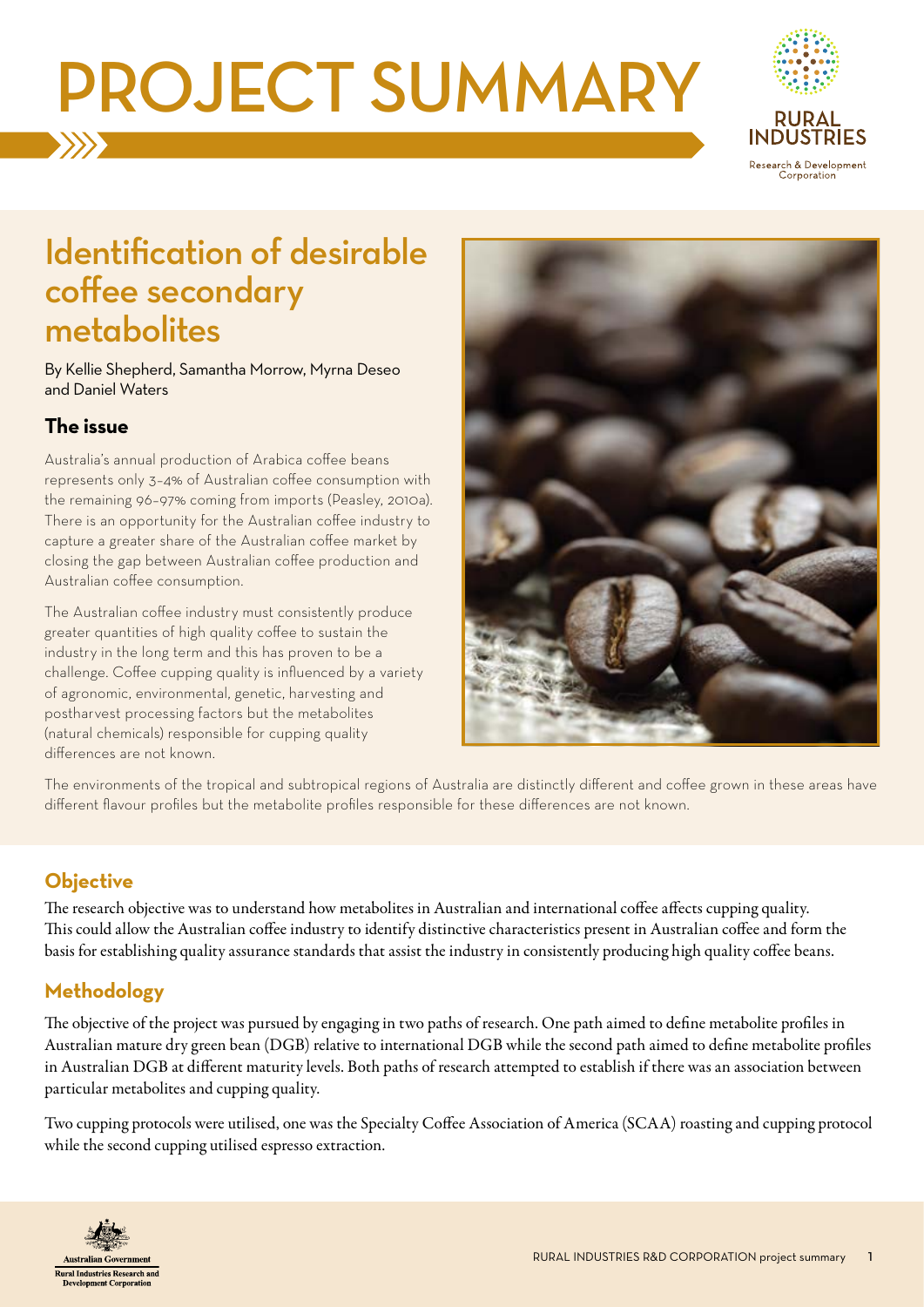#### **Results**

SCAA cupping of Australian subtropical, Australian tropical and international coffee found no difference between cupping scores when samples were grouped by origin, suggesting Australian coffee compares favourably with international coffee. The Espresso protocol found 50% of the Australian subtropical samples scored speciality grade and above with one sample scoring a Cup of Excellence grade, confirming Australian coffee is generally of high quality.

The most abundant compounds in mature DGB were caffeine, chlorogenic acid and trigonelline. Caffeine is a key compound associated with coffee and caffeine levels in the international samples were significantly higher than the Australian samples in this study. Caffeine can be either desirable or undesirable, depending on purpose. Nevertheless, low caffeine content may be a differentiating feature of Australian coffee that has market value.

DGB chlorogenic acid and trigonelline are reported to have an impact on cupping quality (Farah et al., 2006; Ky et al., 2001) but this study found neither metabolite had a significant influence on mature DGB SCAA cupping scores, instead, other less abundant DGB metabolites were more important. The DGB metabolite with single greatest impact on cupping scores explained approximately 50% of the variation in SCAA cupping scores in subtropical, tropical and international samples

and up to 55% of the variation when the subtropical samples were considered alone. Other DGB metabolites played lesser but significant roles in determining cupping scores which may be environment or cultivar dependant. Although, trigonelline had no effect on mature DGB SCAA cupping scores, it did effect cupping scores of beans at different maturity levels.

The DGB metabolite with single greatest impact on SCAA cupping scores did not play a role in Espresso cupping scores, highlighting the importance of postharvest treatment in determining cupping quality. In contrast to SCAA cupping where DGB metabolites explained 69% or the variation in cupping scores, DGB metabolites only explained 44% of the variation in Espresso cupping scores. The Espresso protocol used a darker roast compared to the SCAA protocol which meant the compounds in roasted beans were modified to a greater extent compared with the beans utilised by the SCAA protocol, reducing the power of DGB metabolites to predict Espresso cupping scores.

Hierarchical clustering and Principal Component Analysis based on all 20 metabolites grouped samples by origin. Given the mixture of genotypes in the study, it was not possible to definitively partition the relative effect of genotype (cultivar) or environment in driving these groupings. *(continues overleaf)*